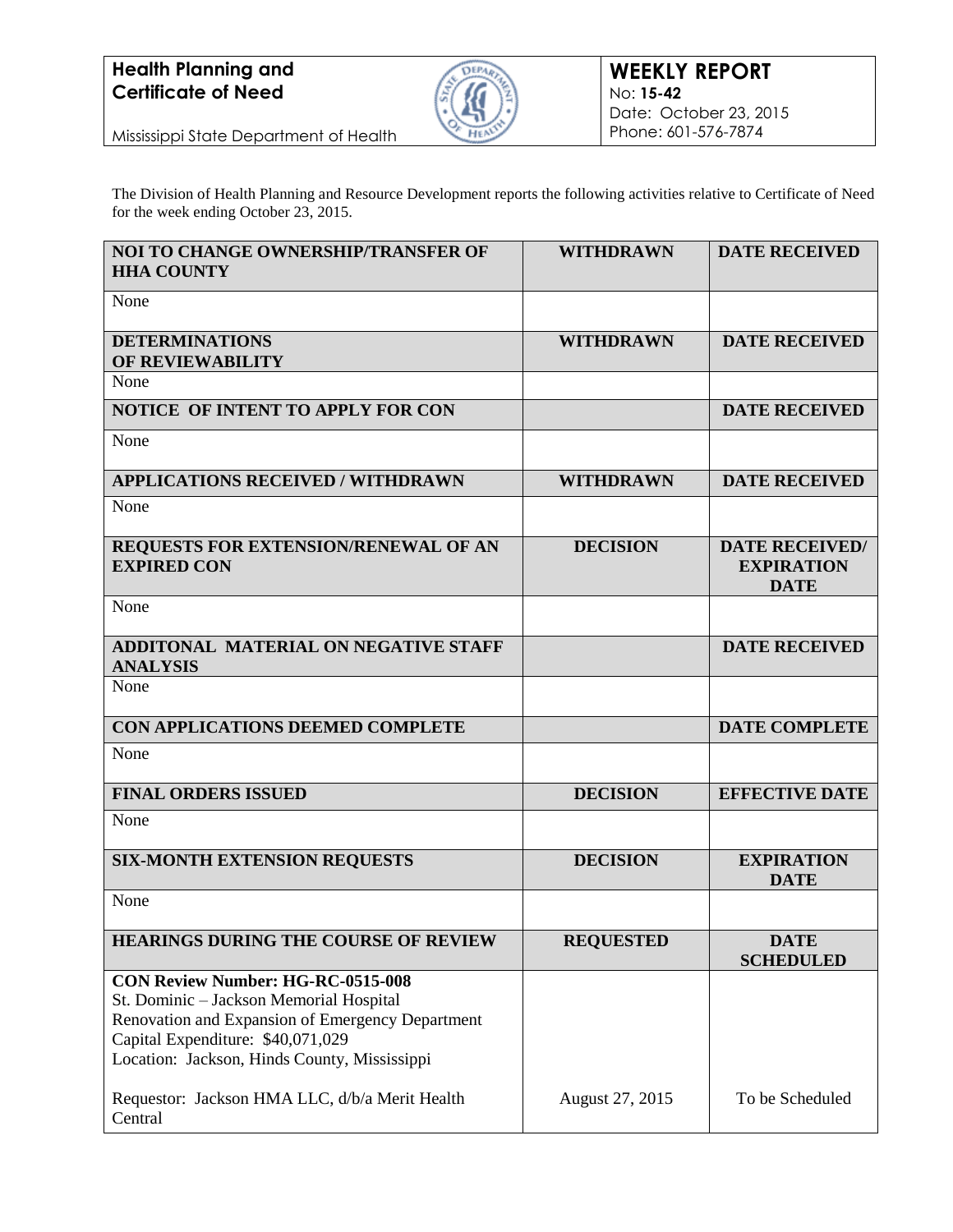## **Health Planning and Certificate of Need**



Mississippi State Department of Health

| <b>CON Review Number: ASC-NIS-0614-008</b>             |                        |                 |
|--------------------------------------------------------|------------------------|-----------------|
| Madison Physician Surgery Center                       |                        |                 |
| Establishment of a Multi-Specialty Ambulatory Surgery  |                        |                 |
| Center<br>Capital Expenditure: \$1,869,414.00          |                        |                 |
| Location: Madison, Madison County, Mississippi         |                        |                 |
|                                                        |                        |                 |
| Requestor(s): Madison Physician Surgery Center         | September 10, 2014     | To Be Scheduled |
| CON Review: HG-RLS-1210-039                            |                        |                 |
| Patients' Choice Medical Center, Raleigh               |                        |                 |
| Lease/Relocation of 10 Chemical Dependency Beds &      |                        |                 |
| Offering of Adult Chemical Dependency Services         |                        |                 |
| Capital Expenditure: \$58,400                          |                        |                 |
| Requestor: Alliance Health Center, Meridian            | March 16, 2011         | To Be Scheduled |
| CON Review: FSF-NIS-0610-025                           |                        |                 |
| Gumtree Imaging, LLC Tupelo                            |                        |                 |
| Acquisition/Establishment and Offering of MRI Services |                        |                 |
| Capital Expenditure: \$1,090,000                       |                        |                 |
| Requestor: The Imaging Center at Gloster Creek Village | <b>August 26, 2010</b> | To Be Scheduled |
|                                                        |                        |                 |
| CON Review: ESRD-NIS-0908-031                          |                        |                 |
| Fresenius Medical Care-Calhoun City                    |                        |                 |
| Establish/Const of a 6-Station ESRD Facility in        |                        |                 |
| <b>Calhoun County</b>                                  |                        |                 |
| Capital Expenditure: \$462,471                         |                        |                 |
| Requestor: Fresenius Medical Care                      | March 9, 2010          | To Be Scheduled |
|                                                        |                        |                 |
| CON Review: ESRD-NIS-0908:035                          |                        |                 |
| Fresenius Medical Care-Water Valley                    |                        |                 |
| Establish/Const. of a 6-Station ESRD facility in       |                        |                 |
| Yalobusha County                                       |                        |                 |
| Capital Expenditure: \$462,471                         |                        |                 |
| Requestor: Fresenius Medical Care                      | March 9, 2010          | To Be Scheduled |
|                                                        |                        |                 |
| CON Review: FSF-NIS-0808-024                           |                        |                 |
| Advanced Medical Imaging of Greenville, LLC            |                        |                 |
| Provision of MRI Services in Washington County         |                        |                 |
| Capital Expenditure: \$0                               |                        |                 |
|                                                        |                        | To Be Scheduled |
| Requestor: Delta Regional Medical Center               | December 3, 2008       |                 |